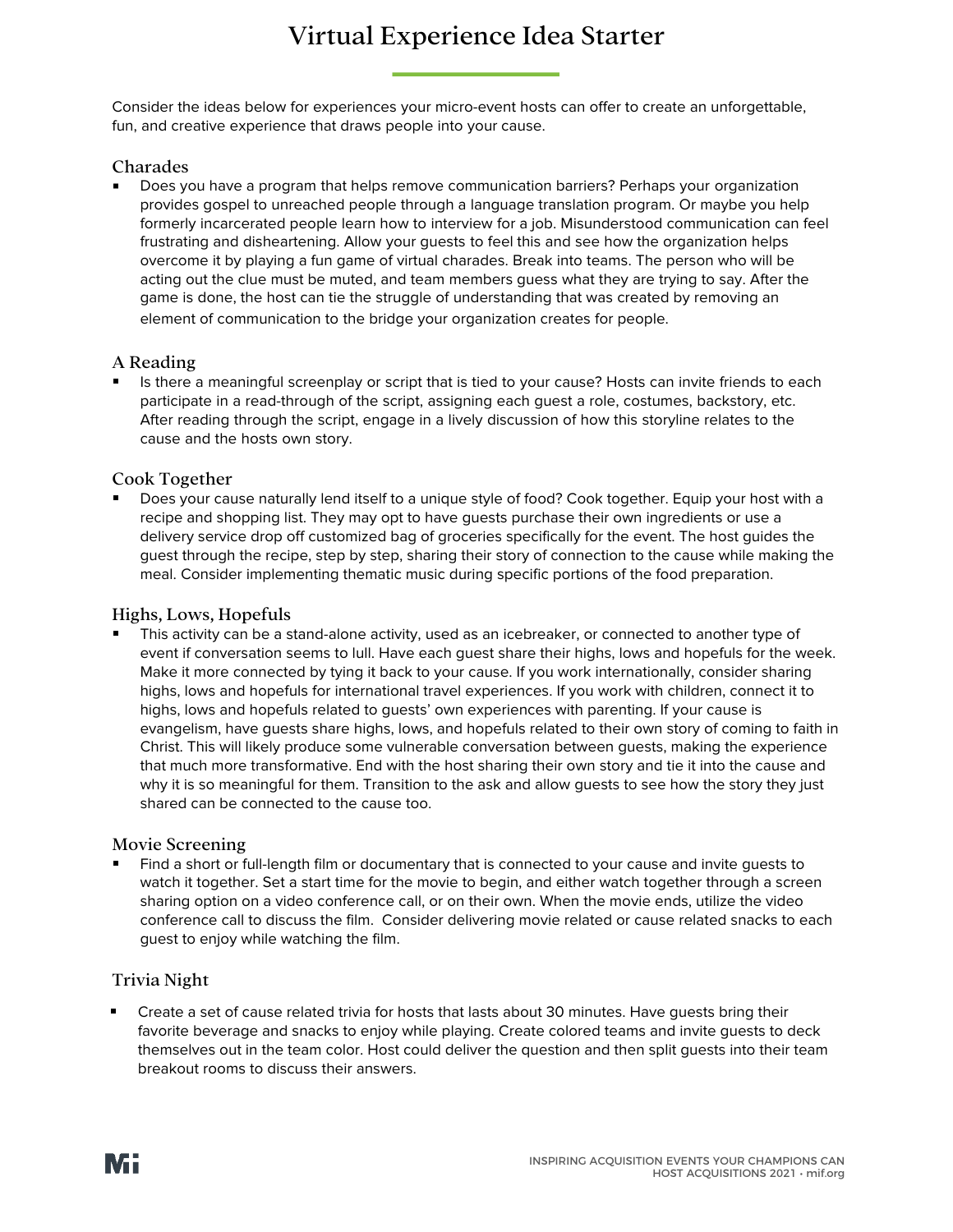## Game Night

Can you find a board game that connects to the people you serve? Directly, this could be a game your beneficiaries play. Indirectly you could tie the game to a program or manifestation of the through metaphors. Websites lik[e Smithsonian Magazine](https://www.smithsonianmag.com/innovation/twelve-board-games-you-can-play-friends-afar-180974686/) or [Board Game Arena](http://www.boardgamearena.com/) suggest online games you can play with friends.

## Craft Together

Prepackage the materials needed for the craft project and deliver to your guests' home before the start time. Consider including some fun surprises, like a fun snack or beverage. The host will guide their guests through the steps and tie it back to the cause through their story.

## Service Project

Are service projects involved in your programs? Invite guests to participate in a similar or alternative service project. Through your virtual conference platform, the host can engage participants in a meaningful discussion afterwards. Consider inviting members from your program who also participated in a service project to join discussion to give guests a further glimpse into the nature of the work.

## Virtual Tour

If your cause is connected to a property, have your host guide them through the facility. In addition to their own story of connection, they can share unique stories for each room they enter.

## Treasure Hunt

If your cause is connected to a property, hide clues around the facility. Break guests into teams, consider having them wear a special color to identify the team when they are all on the screen. Give the whole group the first clue as well as a map of the facility. Put teams into breakout rooms with a pre-appointed guide who is on the property in person. The guide who will be on the video call through their phone rather than a laptop, will take directions from the team members to find the next clues. Once someone has found all the clues and the treasure (this could be a symbolic item related to the cause) bring back the breakout rooms and celebrate the winners.

## At-Home Scavenger Hunt

- Compile a list of items that can be tied back to your cause. For example, if your cause is ending poverty, items you might include could be:
	- o a wallet
	- o something you purchased within the last week
	- o your high school diploma
	- o something you bought on sale
	- o something you overpaid for
	- o a gift someone gave you that you never could have bought yourself,
	- o an item related to your work, etc.
	- o a book that has helped you grow as an individual
- **Equip guests with their lists and give them a set amount of time to go around their house to find these** items. Have the host go first by sharing all that they brought back, what they mean to them and how they are connected to the cause. Allow each guest to share about the items they chose and why. Guests will have the opportunity to reflect on what they chose, and how their participation in the call to action can benefit others.
- [Teambuilding.com](https://teambuilding.com/blog/virtual-scavenger-hunt#adults) offers more examples for virtual scavenger hunts.